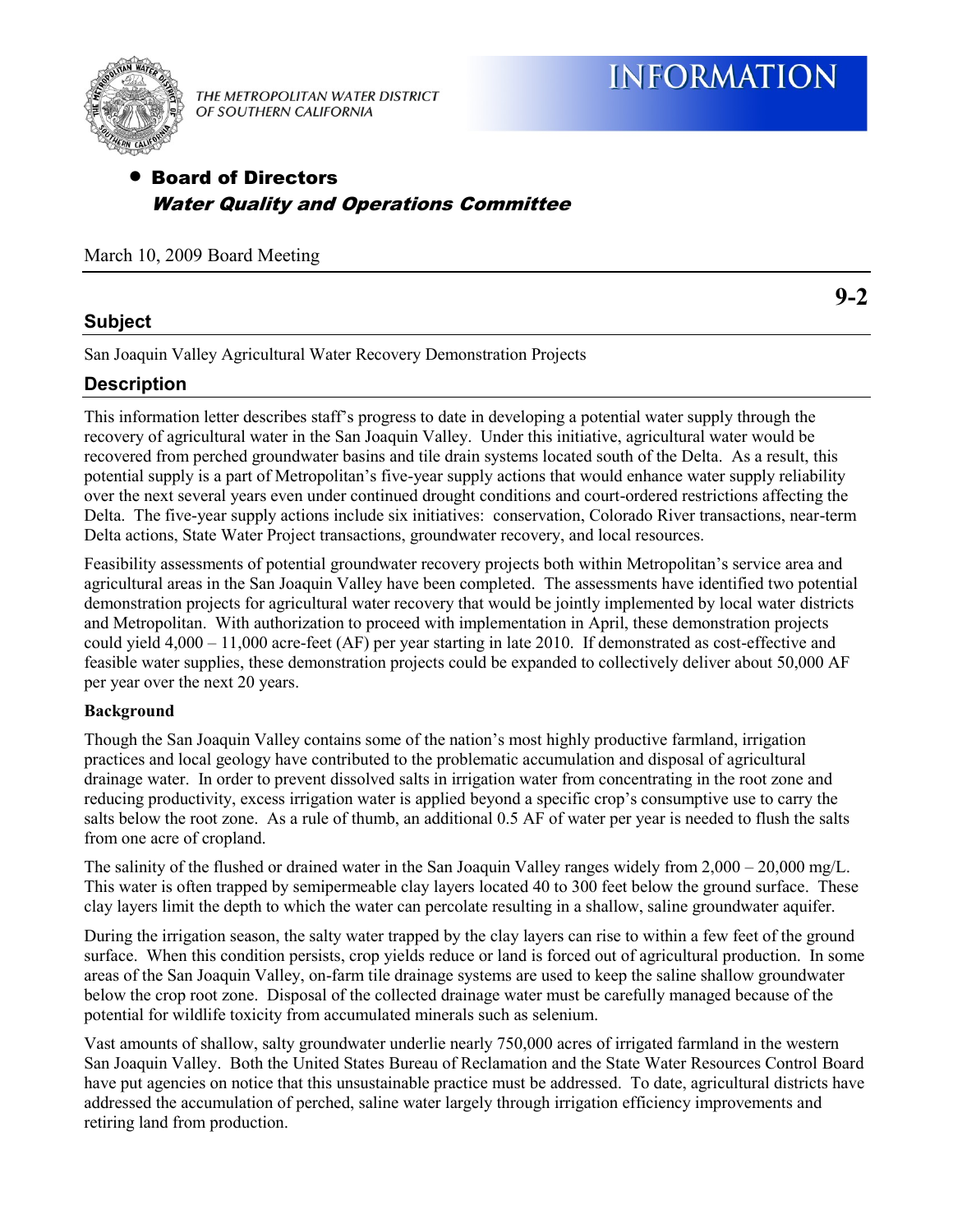## **Water Supply Opportunity**

The dual challenge of reducing agricultural drainage while increasing water supply provides an opportunity for Metropolitan to begin mutually beneficial, cooperative partnerships with agricultural districts in the San Joaquin Valley. Staff recently completed a conceptual-level analysis of alternative water supply projects with different agencies in the western San Joaquin Valley. The yields for these initial demonstration projects range from 4,000 to 11,000 AF per year. If expanded, these projects could collectively deliver about 50,000 AF per year.

The technical approach examined for these projects includes the following steps: (1) collection of drain water from a tile-drain system or from shallow wells; (2) pre-treatment to prevent membrane fouling; (3) desalting using reverse osmosis membranes; (4) return of treated water via exchange to the California Aqueduct; and (5) brine disposal. Ultimately, a pipeline may be constructed to return treated water directly to the California Aqueduct.

As mentioned earlier, disposal of agricultural drainage water presents a number of technical and environmental challenges. For these demonstration projects, the proposed brine management methods include a combination of enhanced solar evaporator ponds with supplemental mist-spray evaporators. In this configuration, the ponds would be designed for seasonal storage of brine and would be operated in a manner to discourage waterfowl use (e.g., a combination of steep sides, limited vegetation or cover, and waterfowl netting or hazing). Also, mist evaporators would draw water from the storage pond and spray the water over the pond surface as a very fine mist at high velocity to accelerate the natural evaporation from the pond. The mist evaporators further serve as a waterfowl hazing method. Between the use of reverse osmosis technology and mist evaporators to concentrate the brine, the volume of brine to be managed—and, in essence, the ecological "footprint"—is reduced by approximately 30-fold compared to typical tile-drain collection and disposal.

Preliminary cost analyses of two proposed demonstration projects indicate a present-value cost of the water (delivered to the California Aqueduct in the San Joaquin Valley) to range from \$400 to \$600 per AF based on a 20-year term and depending on the drainage water quality. The demonstration projects will allow staff to optimize the treatment approach and costs.

### **Proposed Key Terms for Agreements**

As envisioned, Metropolitan would enter into a reimbursable agreement with other districts to implement one or two demonstration projects. The basic terms listed below are currently under negotiation:

General terms:

- 1. Initial term of the agreement will be 10 years with two 5-year automatic extensions, unless declined at Metropolitan's sole option, for a total of 20 years; and
- 2. Metropolitan will have the right to 100 percent of all water recovered.

### Agricultural agency will:

- 1. Be responsible for completion of all California Environmental Quality Act (CEQA) documents;
- 2. Be responsible for design, construction, startup, and operation of the project; and
- 3. Provide exchange water into the California Aqueduct—to the maximum extent possible—for water recovered by the project.

Metropolitan will:

- 1. Review and approve the preliminary design, final design, and contract award prior to proceeding with the next phase;
- 2. Reimburse agricultural agency for most of the costs associated with CEQA compliance, design, construction, startup, and operation of the project; and
- 3. Relinquish any interest in the developed facilities to the agricultural agency at the end of the agreement term.